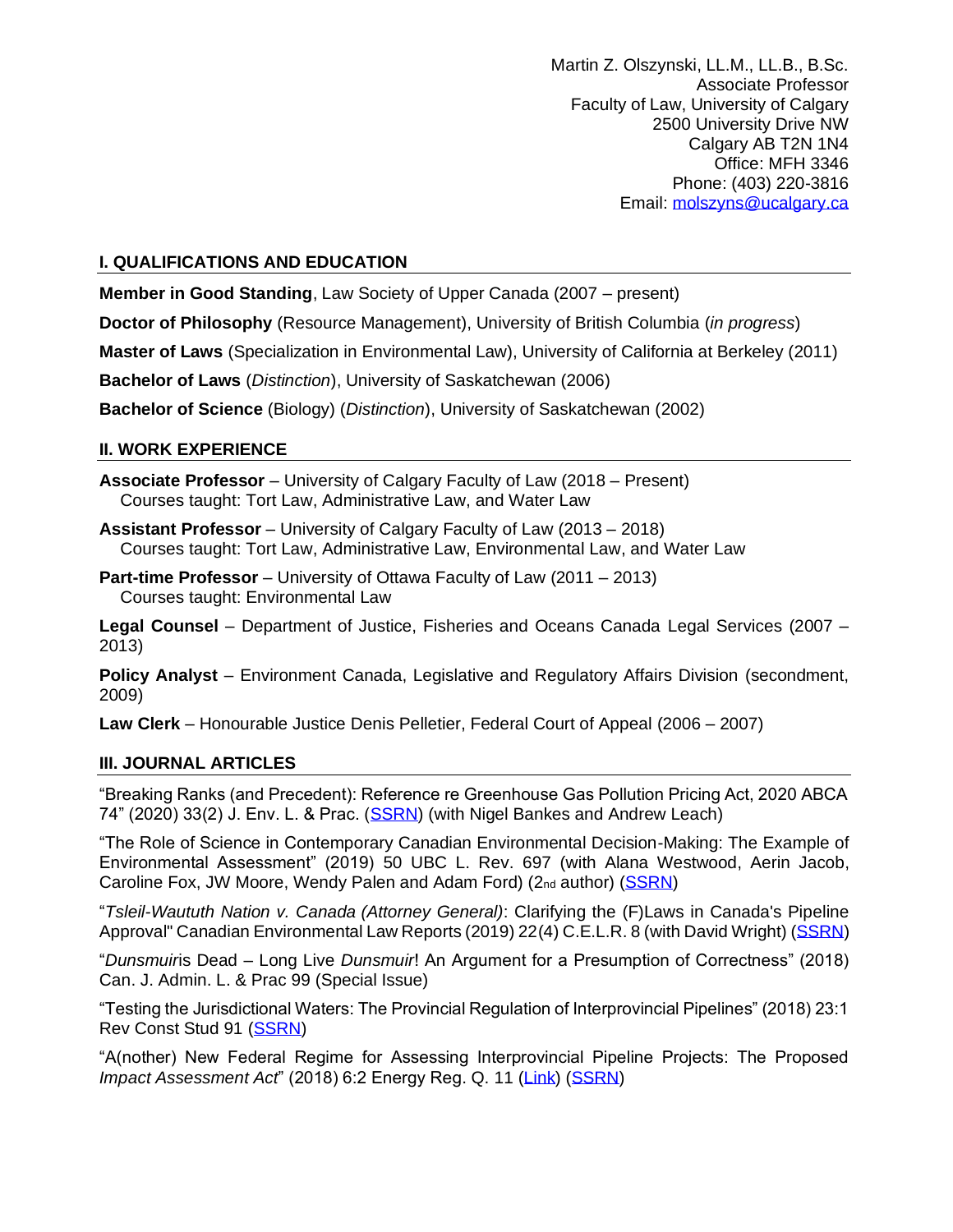"Towards Linking Environmental Law and Science" (2018) 3 Facets 375 (with JW Moore, Linda Nowlan, Martin Olszynski, Aerin Jacob, Brett Favaro, Lynda Collins, GLT-L Williams-Davidson, and Jill Weitz) [\(Link\)](http://www.facetsjournal.com/doi/10.1139/facets-2017-0106)

"From Smokes to Smokestacks: Lessons from Tobacco for the Future of Climate Change Liability" (2018) 30:1 Georgetown Env. L. Rev. 1 (Martin Olszynski**,** with Sharon Mascher and Meinhard Doelle) [\(Link\)](https://www.law.georgetown.edu/environmental-law-review/wp-content/uploads/sites/18/2018/05/30-1-From-Smokes-to-Smokestacks-Lessons-from-Tobacco-for-the-Future-of-Climate-Change-Liability.pdf) [\(SSRN\)](https://ssrn.com/abstract=2957921)

"Failed Experiments: An Empirical Assessment of Adaptive Management in Alberta's Energy Resources Sector" (2017) 50:3 UBC L Rev 657 [\(SSRN\)](https://ssrn.com/abstract=2909040)

"Authorized Net Losses of Fish Habitat Demonstrate Need for Improved Habitat Protection in Canada" (2017) 74 Can. J. Fish. Aquat. Sci. 285-291 (with Dr. Brett Favaro) [\(Link\)](http://www.nrcresearchpress.com/doi/10.1139/cjfas-2016-0480#.W3MuOMJG270)

"Does Slow and Steady Win the Race? Ecosystem Services in Canadian and Chilean Environmental Law and Policy" (2018) 29:B Ecosystem Services 240 (with Roberto Pasten and Michael Hantke-Domas) [\(Link\)](https://www.sciencedirect.com/science/article/pii/S2212041616304867)

"From 'Badly Wrong' to Worse: An Empirical Analysis of Canada's New Fish Habitat Protection Laws" (2015) 28(1) J. Env. L. Prac. 1 [\(SSRN\)](https://ssrn.com/abstract=2652539)

"Environmental Assessment as Planning and Disclosure Tool: *Greenpeace Canada v. Canada (Attorney General)*" (2015) 38(1) Dalhousie L. J. 207 [\(Link\)](https://ojs.library.dal.ca/DLJ/article/view/6348) [\(SSRN\)](https://ssrn.com/abstract=2560934)

"Ancient Maxim, Modern Problems: *De Minimis*, Cumulative Environmental Effects and Risk-based Regulation" (2015) 40(2) Queen's L. J. 705 [\(Link\)](https://www.queensu.ca/lawjournal/sites/webpublish.queensu.ca.qljwww/files/files/issues/pastissues/Volume40-1/09-Olszynski.pdf) [\(SSRN\)](https://ssrn.com/abstract=2528068)

"Can Environmental Laws Fulfill their Promise? Stories from Canada" (2014) 6(9) Sustainability pp.6024-6048 (with Nigel Bankes and Sharon Mascher) [\(Link\)](http://www.mdpi.com/2071-1050/6/9/6024)

"Environmental Monitoring and Ecosystem Management in the Oil Sands: Spaceship Earth or Escort Tugboat?" (2014) 10(1) McGill JSDLP 1 [\(SSRN\)](https://ssrn.com/abstract=2289962)

"Environmental Damages after the Federal *Environmental Enforcement Act*: Bringing Ecosystem Services to Canadian Environmental Law?" (2012) 50(1) Osgoode Hall L. J. 129 [\(Link\)](http://digitalcommons.osgoode.yorku.ca/ohlj/vol50/iss1/4/) [\(SSRN\)](https://ssrn.com/abstract=2289951)

"Old Puzzle, New Pieces: *Red Chris* and *Vanadium* and the Future of Federal Environmental Assessment" (2011) 89 Can. Bar. Rev. 445 (with Marie-Ann Bowden) [\(SSRN\)](https://ssrn.com/abstract=2290305)

"Adaptive Management in Canadian Environmental Assessment Law: Exploring Uses and Limitations" (2010) 21 J. Env. L. & Prac. 1 [\(SSRN\)](https://ssrn.com/abstract=2289938)

"The Commodification of Canadian Water: Exploring International Trade Implications" (2006) 68 Sask. L. Rev. 221 [\(SSRN\)](https://ssrn.com/abstract=2290307)

"*Hoffman v. Monsanto Canada Inc.:* Looking for a Generous Approach to the Elephant in the Garden" (2006) 16 J. Env. L. & Prac. 53

"The Assessment of Environmental Damages Following the Supreme Court's Decision in *Canfor*" (2005) 15 J. Env. L. & Prac. 257 [\(SSRN\)](https://ssrn.com/abstract=2290310)

### **IV. BOOK CHAPTERS**

"The Post-Decision Phase: Monitoring, Follow-up, Compliance, and Adaptation" (Chapter 11) in Meinhard Doelle and John Sinclair, eds, *The New Impact Assessment Act* (Irwin Law) (*forthcoming 2020*)

"Science, Evidence, and Indigenous Knowledge" (Chapter 20) in Meinhard Doelle and John Sinclair, eds, *The New Impact Assessment Act* (Irwin Law) (*forthcoming 2020*)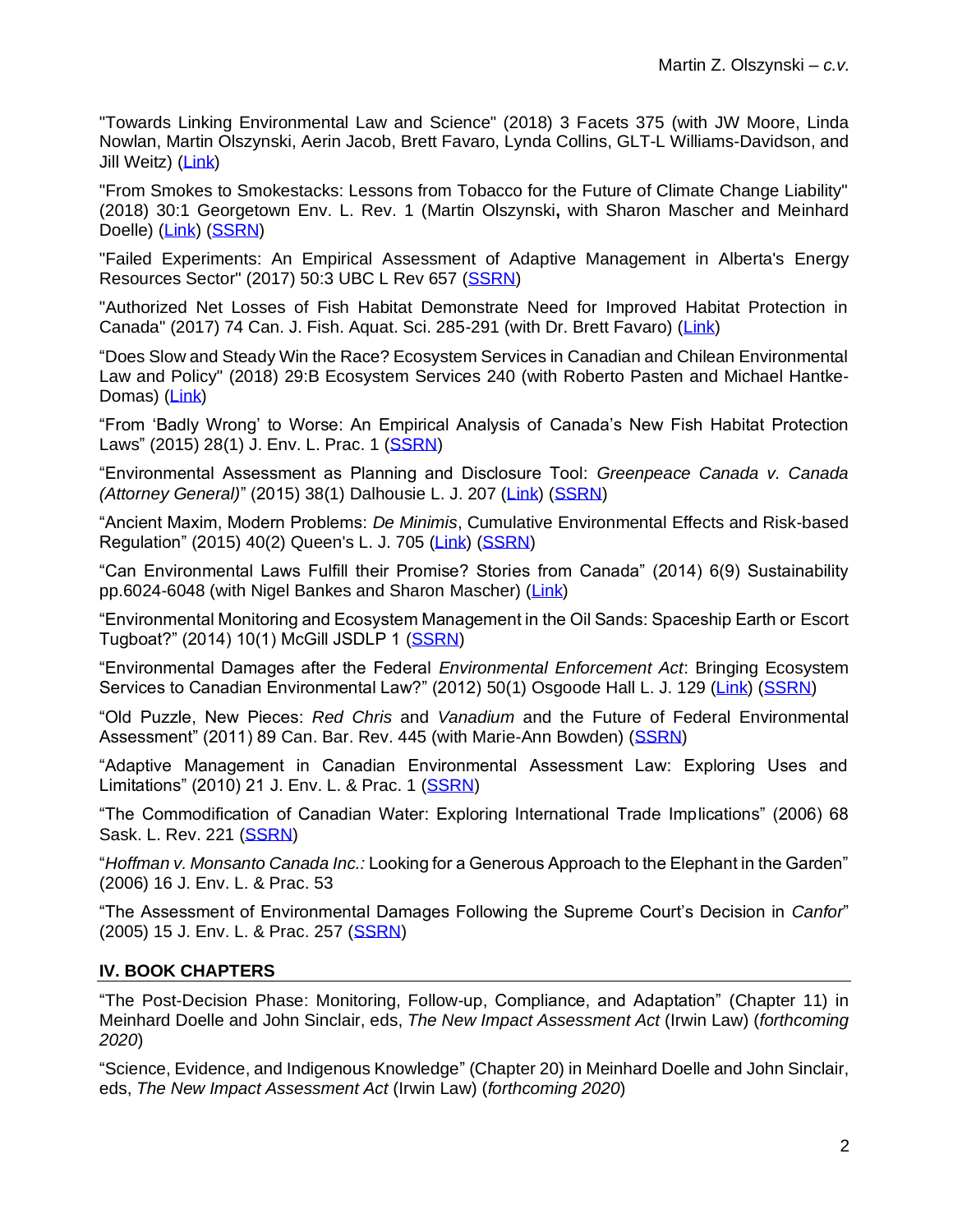"Impact Assessment" (Chapter 17) in William A Tilleman, Alastair R Lucas, Sara L Bagg & Patrícia Galvão Ferreira, Environmental Law and Policy, 4th ed (Toronto: Emond, 2020)

"Reconsidering Red Chris: Federal Environmental Decision-Making after *MiningWatch Canada v. Canada (Fisheries and Oceans)*" (Chapter 15) in Alastair R Lucas and William Tilleman, *Litigating Canada's Environment: Leading Canadian Environmental Cases by the Lawyers Involved* (2018) [\(SSRN\)](https://ssrn.com/abstract=2970751)

"The Law and Economics of Environmental Harm: A Primer and Update for Environmental Sentencing" (Chapter 32) in Allan Ingelson, ed., *Environment in the Courtroom* (Calgary: University of Calgary Press, 2019) (with Peter Boxall)

"Who Should Prosecute II: Intragovernmental Issues" (Chapter 17) in Allan Ingelson, ed., *Environment in the Courtroom* (Calgary: University of Calgary Press, 2019)

# **V. PRESENTATIONS AND OTHER PUBLICATIONS**

"Adaptive Management in Canadian Natural Resources Law & Policy: Lessons for EU GI Policy & Implementation" presented at *Uncertainty and Multifunctionality: Legal Challenges and Opportunities for Green Infrastructure Policy* (Woodnet Online Seminar, April 2020)

"Overview of Bill C-69: Providing Clarity on New Regulations" presented at *Cumulative Effects 2019*, Canadian Institute (Calgary, Alberta, June 2019)

"An Agile Regulations Agenda for Canada" presented at *JELP7: Back to the Future: Re-Defining Canada's Environmental Priorities*, the Journal of Environmental Law and Practice's 7th biennial conference (Victoria, British Columbia, June 2019)

Council of Canadian Academies, 2019. *[Greater Than the Sum of Its Parts: Toward Integrated](https://cca-reports.ca/reports/the-state-of-knowledge-and-practice-of-integrated-approaches-to-natural-resource-management-in-canada/)  Natural Resource Management in Canada*. Ottawa (ON): The Expert Panel on the State of Knowledge and Practice of Integrated Approaches to Natural Resource Management in Canada

"Bill C-69 – The Last of a Thousand Cuts or a Solution to Regulatory Frustration?" School of Public Policy Luncheon (Calgary, AB, November 2018) (with Jennifer Winter, Robert Skinner and Al Reid)

"Science, Decision Making & the Law: The Impact Assessment Cat in the Science Hat" presented at the Environmental Law Centre's *Green Regs and Ham* (Calgary, AB, October 2018) (with Dr. Aerin Jacob)

"The Quashed Trans Mountain Expansion Approval: Scoping, Considerations and Reviewability" presented to the Canadian Bar Association (Alberta South Branch) (Calgary, AB, October 2018)

"Bill C-68: Amendments to the *Fisheries Act*" Submission to the House of Commons Standing Committee on Fisheries and Oceans (Ottawa, ON, April 2018) [\(Brief\)](http://www.ourcommons.ca/Content/HOC/Committee/421/FOPO/Brief/BR9866428/br-external/Olszynski,%20Martin-e.pdf)

"Bill C-69: The Proposed *Impact Assessment Act*": Submission to the House of Commons Standing Committee on Environment and Sustainable Development (Ottawa, ON, April 2018) [\(Brief\)](http://www.ourcommons.ca/Content/HOC/Committee/421/ENVI/Brief/BR9762653/br-external/OlszynskiUniversityOfCalgary-e.pdf)

"Bills C-68 and C-69: Amendments to the *Fisheries Act* and a new *Impact Assessment Act*" presented at *Symposium on Environment in the Courtroom (VII): Enforcement Issues in Canadian Wildlife Protection*, Canadian Institute of Resources Law (CIRL) (Calgary, AB, February 2018)

"Has Trudeau Delivered? A Discussion of Bills C-68 and C-69" York University's Sustainable Energy Initiative's Seminar Series (webcast, March 2018) [\(Link\)](https://www.youtube.com/watch?v=rkLUFu_3ygI)

"The Trudeau Administration on Water: Restoring (Improving?) Protections for Fish and Fish Habitat" presented at the University of Toledo's *Great Lakes Water Conference* (Toledo, OH, November 2017)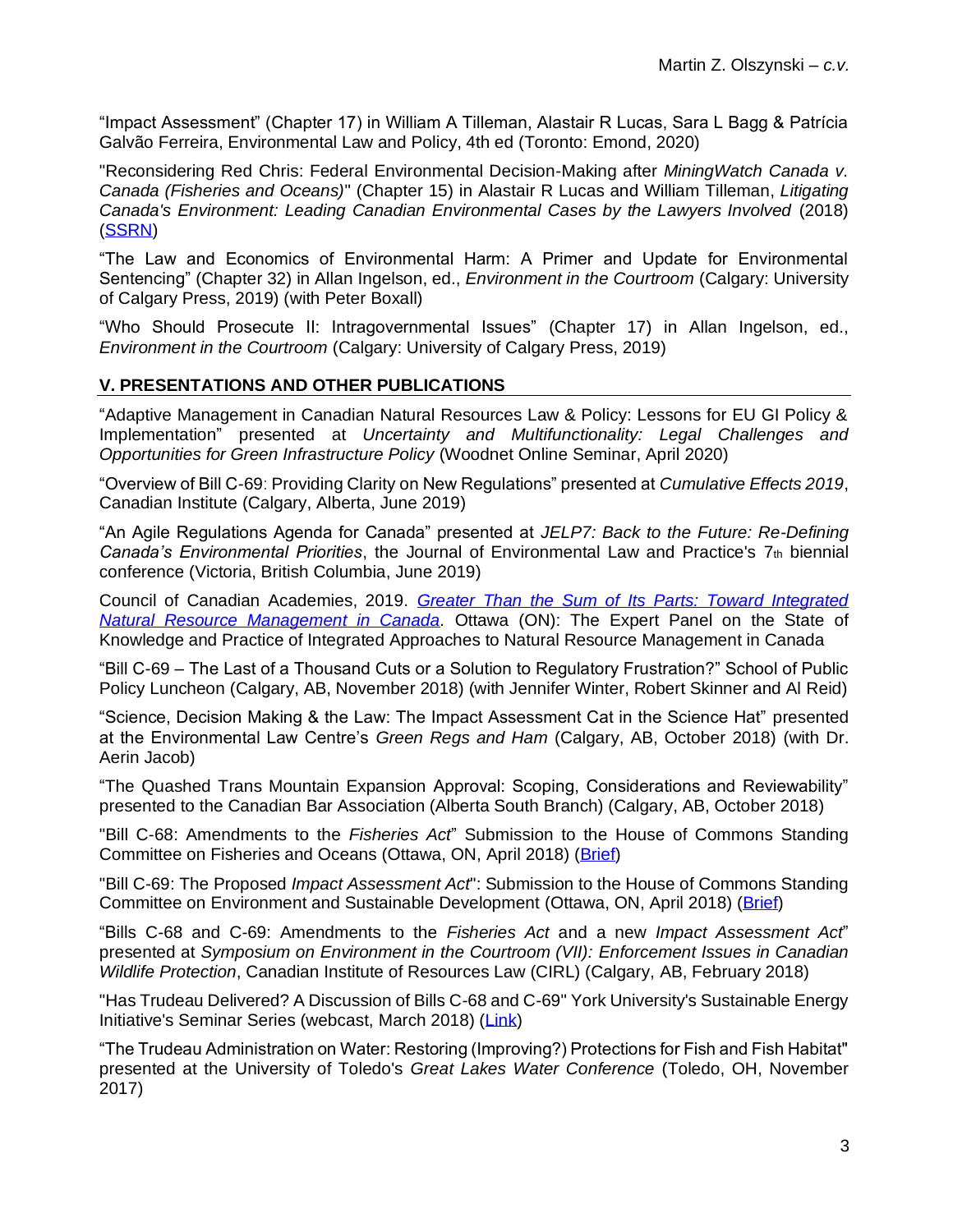"Federal Environmental and Regulatory Review," York University's Sustainable Energy Initiative's Seminar Series (webcast, November 2017) [\(Link\)](https://www.youtube.com/watch?v=t9l9KJOuDfc&feature=youtu.be)

"Reconsidering Federal Environmental Jurisdiction," presented at Canada 150 - Constitutional Law Symposium, Legal Education Society of Alberta (Edmonton, AB, 2017)

"Strengthening Canada's Environmental Assessment and Regulatory Processes: Recommendations and Model Legislation for Sustainability," Response to the Government of Canada's Discussion Paper on Environmental and Regulatory Reform (August, 2017) (with Jocelyn Stacey, Jason MacLean, Arlene Kwasniak and Robert Gibson) [\(Link\)](https://www.google.com/url?sa=t&rct=j&q=&esrc=s&source=web&cd=5&cad=rja&uact=8&ved=2ahUKEwi387K8q-3cAhUKiVQKHULvASUQFjAEegQIARAC&url=https%3A%2F%2Fs3.ca-central-1.amazonaws.com%2Fehq-production-canada%2Ffile_answers%2Ffiles%2F28b387fc534e5697ef3120eb00dfc1288a80262a%2F004%2F713%2F091%2Foriginal%2FStrengthening_EnviroLaw_Response_Paper_%252818Aug2017%2529.pdf&usg=AOvVaw1Pwk_Exn77WckzuZWHxkfQ)

"Education and Awareness Initiatives to Encourage Zero Emission Vehicles Adoption": Submission to the Federal Zero Emission Vehicles Advisory Panel (June, 2017) (with Sharon Mascher and Meinhard Doelle)

"Energy and the Environment: Are Our Laws Keeping Up?" University of Calgary webinar (Calgary, AB, June 2017) [\(Link\)](https://explore.ucalgary.ca/energy-and-environment-are-our-laws-keeping)

"From Smokes to Smokestacks: Lessons from Tobacco for the Future of Climate Change Liability" presented at *We'll always have Paris: Climate Change Law & Policy following the Paris Agreement*, the Journal of Environmental Law and Practice's 6th Biennial Conference (Halifax, NS, 2017)

"Should Courts Act as 'Academies of Science'" presented at the Canadian Society for Ecology and Evolution's (CSEE) 2017 Meeting (Victoria, BC, May 2017)

"The Great Canadian Pipeline Debate – What Is It Really About?" presented at the Canadian Association of Members of Public Utility Tribunals (CAMPUT) 2017 Annual Conference (Vancouver, BC, May 2017)

"The Federal Environmental and Regulatory Review Processes: Integration or Disconnection?" York University's Sustainable Energy Initiative's Seminar Series (webcast, March 2017) [\(Link\)](https://youtu.be/4xh13acqXe4)

"Recent Research Insights: Adaptive Management in the Oil Sands" presented at the Canadian Energy Research Institute's (CERI) 2017 Oil and Gas Symposium, *Where Do We Go From Here?* (Calgary, AB, March 2017)

"Keynote Panel Debate" at *Making Waves: Environmental Policy and Practical Change*, the 5th Conference of the Canadian Association of Environmental Law Societies (CAELS) (Ottawa, ON, February 2017)

"Avoiding the 'Tyranny of Small Decisions': A Canadian Environmental Assessment Regime for the 21st Century": Submission to the Federal Expert Panel Review of Environmental Assessment Processes (Calgary, AB, November 2016)

"Fisheries Act Review: An Empirical Analysis of the Section 35 Regime and Recommendations for Reform": Submission to the House of Commons Standing Committee on Fisheries and Oceans (Ottawa, ON, October 2016)

"The Duty to Consult and Accommodate: An Overview and Discussion" prepared for the Canadian Chamber of Commerce (September, 2016) [\(Link\)](https://www.google.com/url?sa=t&rct=j&q=&esrc=s&source=web&cd=1&ved=2ahUKEwiF88aMsu3cAhVEilQKHQt7DdEQFjAAegQIARAC&url=http%3A%2F%2Fwww.chamber.ca%2Fdownload.aspx%3Ft%3D0%26pid%3Dfe59e29c-777a-e611-b1a1-005056a00b05&usg=AOvVaw0fk-_wjGDM_PPYDvnbwlzn)

"Experiments Gone Wrong? An Empirical Analysis of Adaptive Management in Canada's Energy Resources Sector" presented at the *Sabin Colloquium on Innovative Environmental Law Scholarship,* Columbia Law School (New York, NY, May 2016)

"Compliance and Enforcement in Canadian Environmental Law: A Crisis in the Making?" presented at *Symposium on Environment in the Courtroom (V): Inspections and Enforcement Issues: Onsite and in Court,* Canadian Institute of Resources Law (CIRL) (Ottawa, ON, February 2016)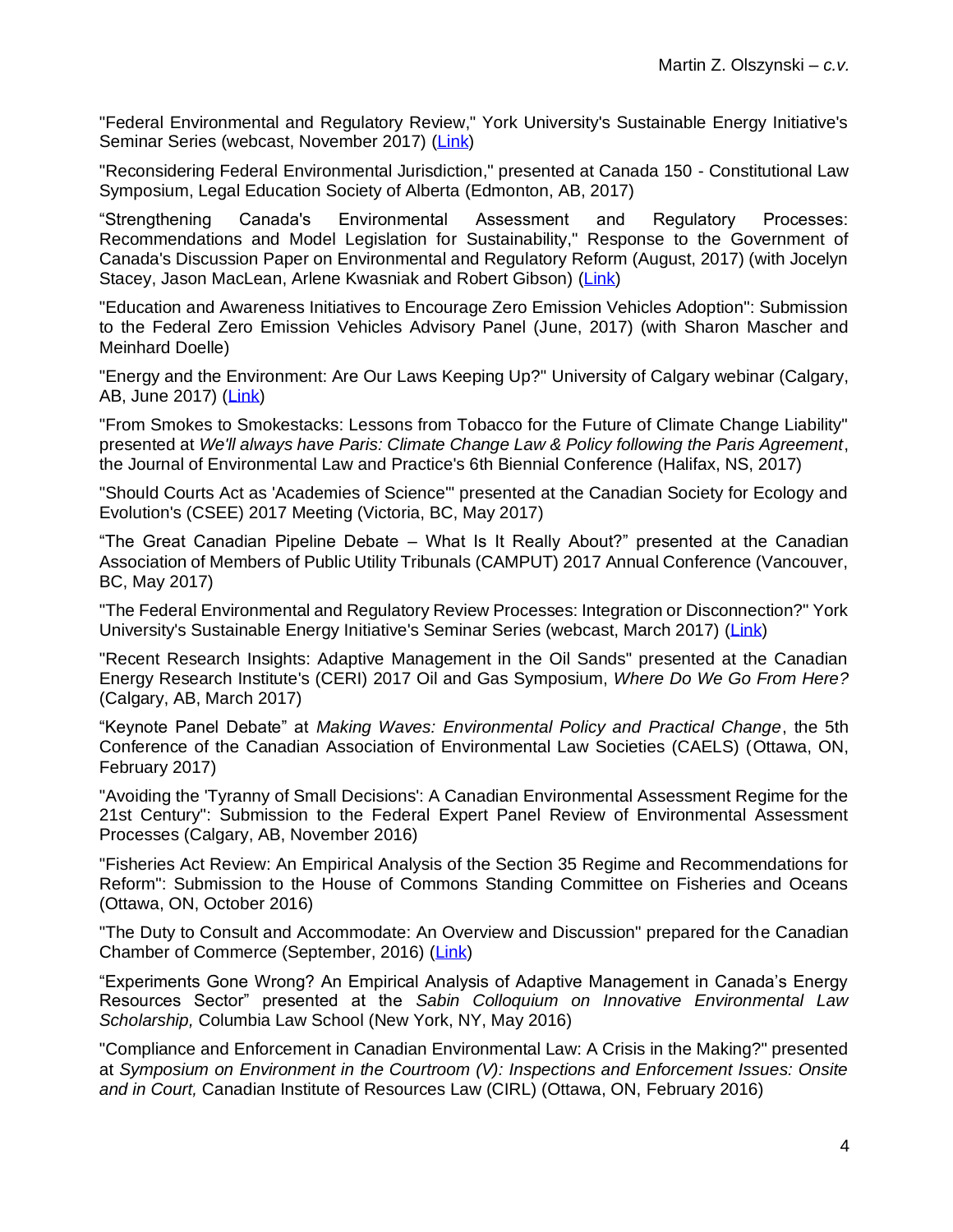"The Past, Present and Future of Environmental Assessment in Canada" presented at *Environmental and Social Assessment Forum,* Columbia Mountains Institute for Applied Ecology (Cranbrook, BC, February 2016)

"Recognizing and Protecting Ecosystem Services" presented at *Imagineering a Compassionate Calgary, Change-Makers for a Healthier Future* (Calgary, AB, November 2015)

"Ecosystem Services in the Courts and other Adjudicative Contexts: The Canadian Experience" presented at *Adjudication of Environmental Disputes*, a conference organized by Chile's 3rd Environmental Court (Valdivia, Chile, November 2015)

"An Abdication of Responsibility: Assessing Canada's Habitat/Fisheries Protection Regime" presented at *'Après...le Déluge': Future Directions for Environmental Law and Policy in Canada*, the Journal of Environmental Law and Practice's 5th Biennial Conference (Calgary, AB, June 2015)

"The Horse is There But Will it Ever Drink? Environmental Damages and Bill C-46" *The Negotiator*  (Canadian Association of Petroleum Landmen) (June, 2015 at 11 – 15)

"Environmental Damages under Bill C-46 (*Pipeline Safety Act*)": Formal Briefs to the House of Commons Standing Committee on Natural Resources (Ottawa, ON, April 2015) and the Senate Committee on Energy, the Environment and Natural Resources (via webconference, May, 2015)

"Tort Liability of Public Authorities: 'Chaotic and Uncertain, with No End in Sight,'" presented to the Environmental Law section of the CBA-Alberta South Section meeting (Calgary, AB, April 2015)

"Hydraulic Fracturing: A Primer and Overview of Western Canadian Regimes," presented at *Igniting a Spark*, the 3rd Conference of the Canadian Association of Environmental Law Societies (CAELS) (Calgary, AB, February 2015)

"Revisiting Regulatory Negligence: The *Ernst* Fracking Litigation" *The Negotiator* (Canadian Association of Petroleum Landmen) (December, 2014 at 11 – 15)

"Keeping the Rivers Flowing: The Potential Role of the *Fisheries Act*" presented at *As Long as the Rivers Flow: Coming Back to the Treaty Relationship in our Time* (Fort McMurray, AB, June 2014)

"Getting a Perspective on Project Proposals in a Shifting Regulatory Landscape: The Federal Regime" presented at the Pacific Business Law Institute's (PBLI) conference on Aboriginal Law 2014 (Vancouver, BC, June 2014)

"The Trend Towards 'Adaptive Management'" *Lawyer's Weekly* Vol. 33, No. 34 (January 24, 2014)

"Recognizing the Value of Nature in Environmental Sentencing: Applying the Ecosystem Services Framework" (with Andrew Kadykalo) presented at *Thinking Big and Small: Inaugural Conference of the Canadian Association of Environmental Law Students* (CAELS) (Ottawa, ON, February 2013)

"The Alberta Oil Sands: Fuelling Innovation in Environmental Law and Policy?" presented at the 23rd Annual Meeting of the Canadian Bar Association – National Environment, Energy and Resources Law Section (NEERLs) and Justice Canada (Ottawa, ON, November 2011)

"Thirty Years after Berger Report, Joint Review Panel Gives MGP Green Light" *Eco-bulletin*, Canadian Bar Association – NEERLs Newsletter (March 2010)

"Recent Developments in Environmental Assessment" (co-panellist with John Dodsworth, Department of Justice, Canada), presented at the 19th Annual Meeting of the Canadian Bar Association – NEERLs and Justice Canada (Ottawa, ON, November 2009)

### **VI. PROFESSIONAL AND VOLUNTEER ACTIVITIES**

**Global Fellow,** [Smart Prosperity Institute](https://institute.smartprosperity.ca/) (2019 – present)